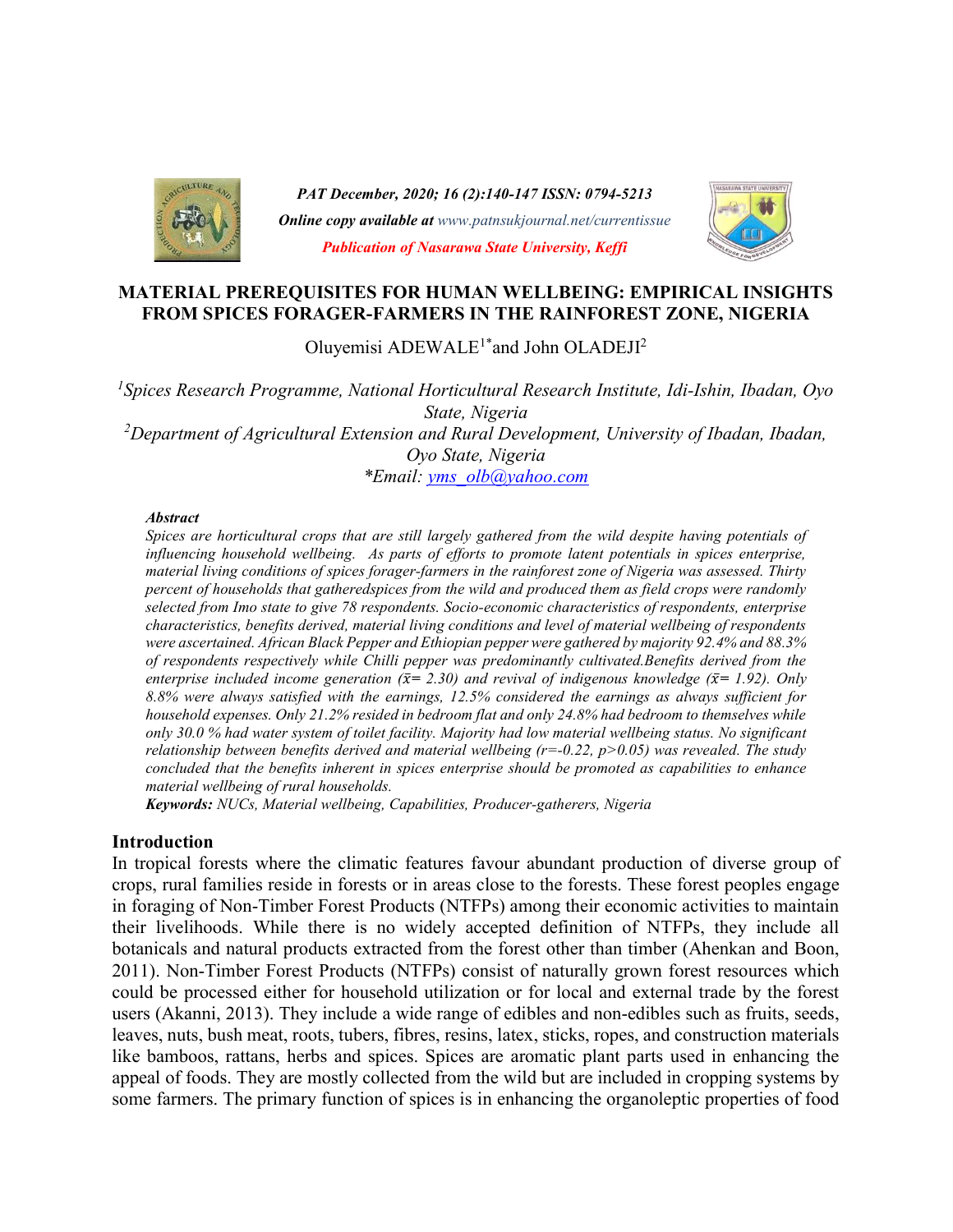and beverage; however, they contain diverse nutritional, economic, socio-cultural, religious potentials that make them invaluable to man. They are usually collected from open-access territories where there are no restrictions to whom, what and when they are collected (Freeman, 2012).Intensive exploitation of wild resources is not only unsustainable in the long term, it is also not sufficient to ensure household sustenance. Foraging of spices when considered as an economic activity is only consistent with household utilization and for marginal trade only (Svizzero, 2016). Foraging as a production system is associated with diminishing marginal returns as gathering reduces the remaining stock of wild plant species leading to depletion or extinction of the resource (Freeman et al., 2015). Another group of actors in spices enterprise are been identified, they are known as spices forager-farmers. These are households who engage in a persistent mix of spices foraging and deliberate low-level production for self-use or for trade. They consciously allocate their time and resources between foraging spices from the wild and deliberately produce on their farms or home stead. Rural households in Nigeria are generally viewed as having low wellbeing levels when compared with their urban counterparts (Adebo, 2010), this in part has been attributed to their predominantly agrarian livelihoods. Wellbeing is generally viewed as a description of the state of people's life situation, it simply relates to how satisfied individuals are with their own lives (McGillivray, 2007). It is a complex, multi-faceted construct that entails meeting various essential human needs such as being in good health, having the ability to pursue ones goals, thrive and feel satisfied with life. Wellbeing has multidimensional aspects which comprises of the material and non-material components. The material aspect of living is the focus of this research. The overarching concern is to identify and describe spices forage-farming as an enterprise, promote the enterprise as well as ascertain the material wellbeing of spices forager-farmers. Specifically, the study seeks to: identify socio-economic characteristics of spices forager-farmers in the study; ascertain their spices enterprise characteristics; identify benefits derived from the spices enterprise and ascertain the level of material wellbeing of respondents.

#### Materials and methods

The study employed a multistage sampling procedure in selecting respondents. The rainforest zone noted for abundance of spices and features that are amiable for agricultural production and foraging activities was purposively selected. Imo state was purposively selected for its array of spices that occur naturally in the wild and the large population of farmers who deliberately cultivate and utilize spices. Ten percent of the Local Government Areas (LGAs) were then randomly selected-Ikeduru, Isiala-Mbano and Okigwe. From each LGA, 2 communities with intensity of spices enterprise were purposively selected. Thirty percent of households whose livelihood is premised on spices gathering and production were randomly selected to give 78 respondents. Data were collected using well-structured questionnaire which were analyzed with descriptive and inferential statistics. The Core Welfare Indicator Questionnaire (CWIQ 2016) that assesses respondents' material wellbeing on domains of housing, job and employment, income and earnings was used for the study. While housing conditions were assessed on basis of availability, job and employment, income and earnings were assessed on basis of satisfaction and sufficiency respectively. Material wellbeing of respondents was therefore assessed as the composite of housing conditions, job and employment, income and earnings.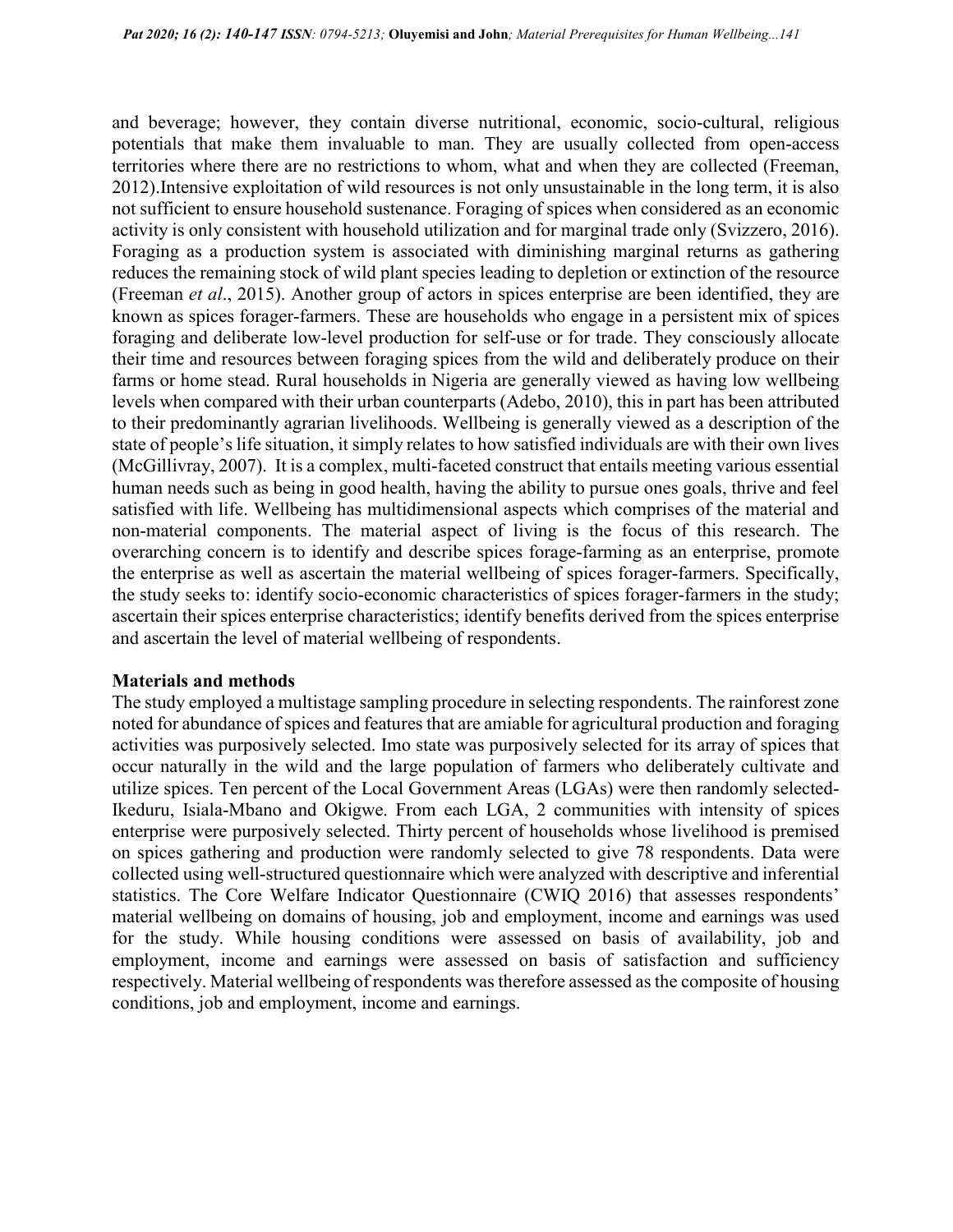## Results and discussion

#### Socio-economic characteristics of respondents

A large proportion (41.0 %) of respondents was within the age range of  $51 - 60$  years. This indicates an ageing workforce with a potential threat to spices enterprises as age negatively influences agricultural output (Guo *et al.*, 2015). A large proportion (51.3 %) of respondents was male indicating male-dominance in the enterprise. This might be attributed to the fact that society thrusts the bread-winning role on males and as such they usually like to live up to the role by engaging in diverse livelihood enhancing activities as opined by Kamwi et al., 2018. A large proportion (59.0 %) of respondents were married, confirming the opinion of Sadiq, Kolo and Akerele 2015 that farmers assume marriage as an obligation that provides additional source of labour and reduce the cost of hiring manpower for agricultural activities. While only 21.8 % have no formal education, majority (74.4 %) have basic education. Also, majority 56.8 % have household size of between 6 and 10 persons signaling more hands for agricultural production as the size of a household could influence assistance and possibly output gained from their farming enterprise. All respondents participated in social groups such as religious, cooperative societies, age grade, town development association amongst others. This is an indication that social participation is considered necessary among respondents as it enhances farmers' interaction and assistance in activities that enhance their wellbeing. This corroborates the view of Banire et al., 2002 that participation in group activities is a framework for farmers to defend as well as negotiate their interests. While only 21.7 % of respondents have no formal education, majority (78.3 %) of respondents are educated in one form or the other which is in conformity with the findings of Oladeji and Oyesola 2011 that rural farmers in Nigeria have varying literacy levels. This result however negates the position of Gurven *et al.*, 2012, who opined that forager-farmers are largely illiterate.

### Enterprise Characteristics of Spices Forager-farmers

Spices foraging-farming enterprise in the study area involved the gathering and production of these spices- Alligator pepper (Afframomum melegueta), Black pepper (Piper guineensis), Ethiopian pepper (Xylopiaaethiopica) and African nutmeg (Monodoramystrica). Majority (68.5 %) of respondents engaged family labour for their enterprise while 24.1 % used self-labour and only 7.4 % used hired labour. This is an additional inkling into why the respondents had large household size.Majority (50.2 %) of respondents traded their spices in rural markets, 28.5 % sold their proceeds at the farm gate and only 3.3 % were able to get their produce to urban markets where they command higher earnings. This resonate the position of (Magesaet al., 2014) that trading in rural markets limits farmers economic opportunities as their produce are marketed through channels offering low prices, the markets are not competitive and variety of produce is limited. Majority (70.5%) of respondents earned less than  $\mathbb{N}99$ , 000 annually from their spices enterprise and only 29.5 % earnedbetween  $\text{H}100,000$  and  $\text{H}499,000$ . While spices are high value crops capable of generating substantial income for household subsistence, households in the study area are yet to fully benefit economically from the high value potentials of spices.

### Benefits derived from spices enterprises

Table 3 revealed that economic considerations such as steady income source ( $\bar{x}=2.30$ ) guaranteed multiple harvest( $\bar{x}$ =2.25), significant contribution to household sustenance ( $\bar{x}$ =2.22), ability to grow under harsh conditions( $\bar{x}=2.06$ )and prevention of disease in humans( $\bar{x}=1.94$ ) were revealed as benefits derived from spices gathering and production. If these benefits are promoted, they could be good incentives for engaging in spices enterprise. This reflects the opinion of Weinberger and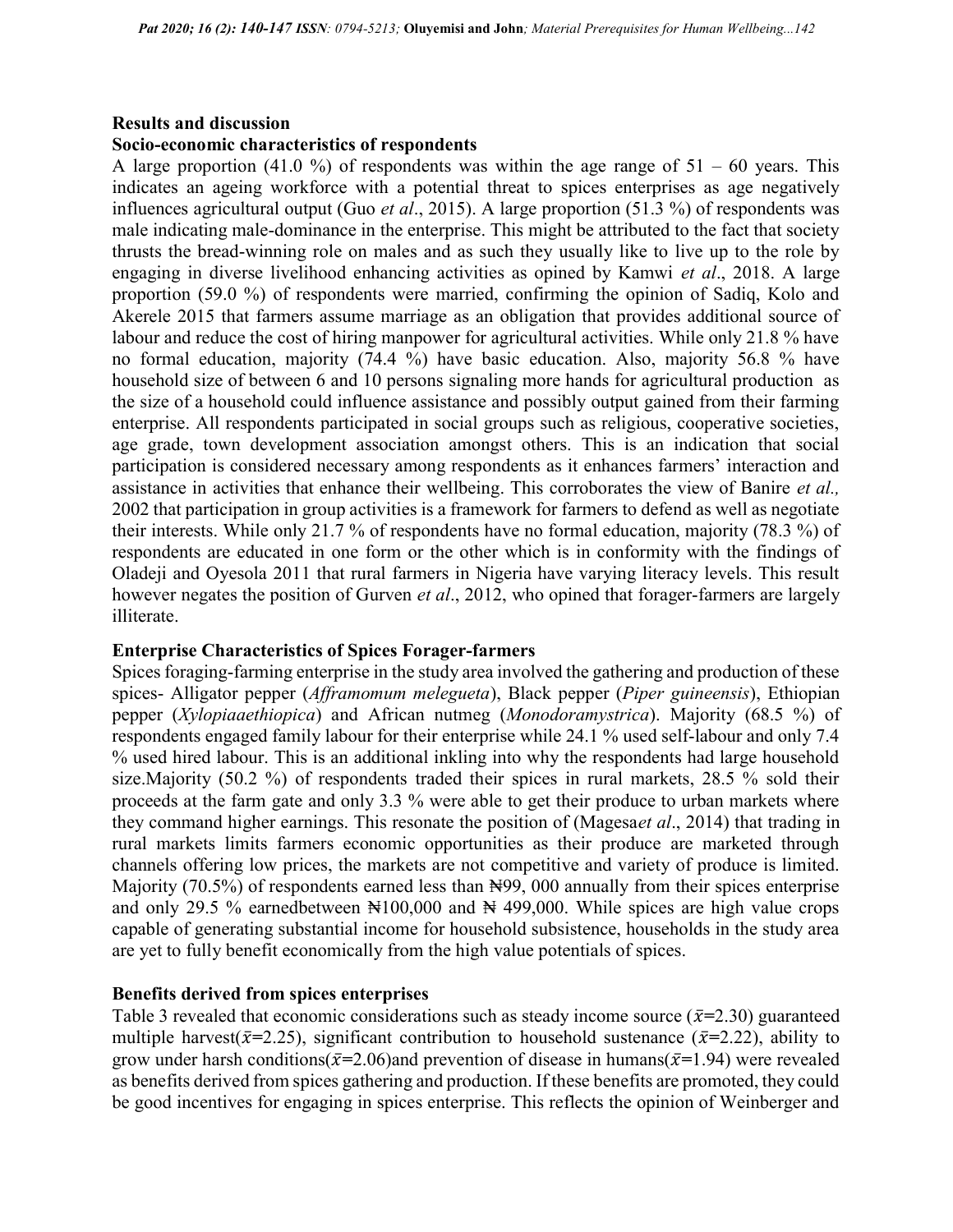Lumpkin (2007) that spices are high-value, low volume crops that can enhance income generating potentials and improve rural livelihoods. The findings of this study further confirms the position of Mabhaudhi, O'Reilly, Walker et al., 2016 that neglected, under-utilised crops have the ability to grow in harsh agro-ecologies with minimal inputs. The ability to revive indigenous knowledge( $\bar{x}$ =1.92)was also revealed as a benefit of the enterprise. Indigenous knowledge according to Akinbile and Ladele 2011 is the basic component of any society's knowledge system which comprises skills, experiences and insights of her people, applied to maintain or improve their livelihoods. They further stressed that livelihood of rural households depends almost entirely on ethno-specific skills and knowledge that are essential for their survival. Additional source of employment for households via value addition of spices was also listed as a benefit derived from the enterprise  $(\bar{x}=1.81)$ . The opportunity to process and convert spices into other forms that could generate higher incomes, future use as well as future income is also beneficial to respondents. This is in line with the position of Ja'afar-Furo et al., 2011 who submitted that value addition is a suitable activity for rural households to pursue new products and markets that can improve their income generation.

#### Material Wellbeing of Spices Forager-farmers

A range of assets are necessary for satisfactory material wellbeing which consequently enhances household wellbeing (Campbell, 2006). Respondents' Material wellbeing was assessed on the basis of respondents, housing conditions, income and earnings; job and employment which are important indices of economic status of households. Adequate housing is a key aspect of people's lives and a major element of material wellbeing of households. It is essential to meet basic needs of shelter, from extreme weather conditions, privacy and personal space (Streimikiene, 2015). The housing condition of respondents is shown on Table 4. It showed that majority (68.5 %) of respondents occupied face-to-face unit type of housing; only 21.2 % occupied bedroom flat and 10.3 % self-contained unit. Majority 52.1 % slept in bedrooms with more than one (1) resident while only 24.8 % had bedrooms to themselves. Majority 85.9 % had aluminium roof type of housing and only 14.1 % had thatched roof houses. Also, 85.9 % had brick type of wall while 10.3 % had mud walls and 3.8 % had thatch walls. Also, 67.9 % had cemented floors and only 17.9 % had tiled floors, 71.8 % sourced drinking water from boreholes and only 15.4 % had access to tap water. Furthermore, 68.7 % had pit latrines in their residence and only 30.1 % had water system toilet facility. The findings revealed inadequate housing quality among the households which confirms the position of Adeoye (2016) that a large proportion of Nigerians reside in substandard, deplorable and unsanitary residential environments in spite of decent housing being a right of every citizen. Income and earnings are essential components of human wellbeing. The ability to command resources allows people satisfy basic needs and pursue goals that are important to them (OECD, 2015). Table 5 shows respondents sufficiency with their income and earnings. It shows areas where respondents expressed low and high sufficiency with the income and earnings from the spices enterprise. Majority (59.0%) revealed that income from the enterprise is sometimes sufficient to pay house rent. Majority (56.4%) indicated that their income is sometimes sufficient for household food supplies and 12.8 % indicated their income is always sufficient to pay children school fees and 12.5% indicated the income is always sufficient for household expense. Also, only 34.6% indicated the income is sometimes sufficient for their own expense. The availability of jobs and being employed is essential to wellbeing as good jobs increase peoples command over resources; provides people with the chance to fulfill their ambitions, develop skills and abilities that make them useful in the society as well as build their self-esteem (OECD, 2015). Table 6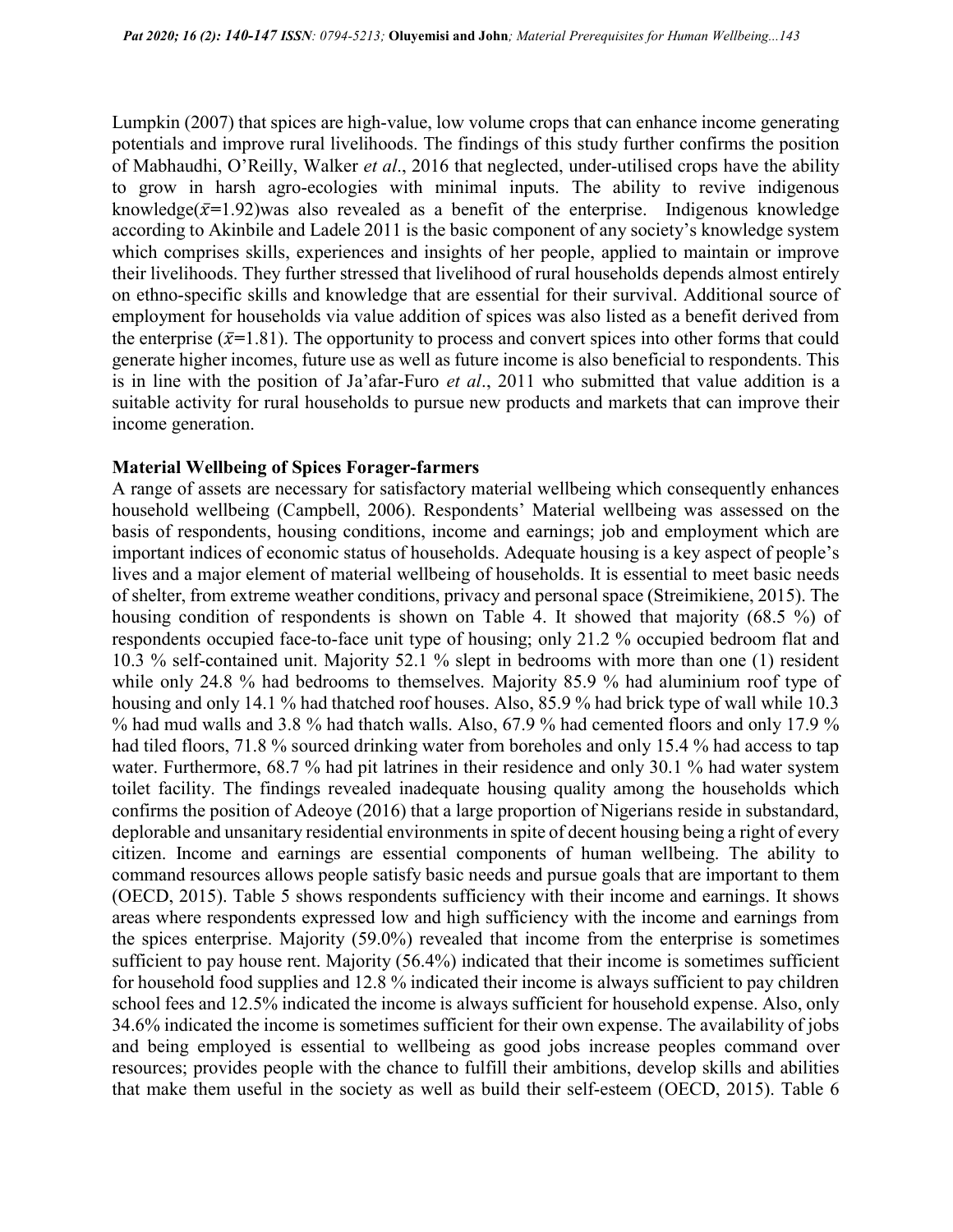shows respondents satisfaction with their job and employment. It shows areas where respondents expressed high as well as low satisfaction with their spices enterprise. Majority (79.5%) revealed that they were sometimes satisfied with the enterprise. Majority (86.1%) indicated that they were sometimes satisfied with earnings from the spices enterprise. Only 14.1 % of respondents indicated that they were always satisfied with the number of hours spent in their enterprise while 12.8 % indicated they were always satisfied with the conditions of their enterprise.

### Spices Forager-Farmers Level of Material Wellbeing

A benchmark of 1.02±0.43was determined as the mean of standardized scores of housing conditions, income and earnings, job and employment. The score was used to categorize spices forager-farmers' material wellbeing as either high or low (Table 7). The scores were computed and used as benchmark, such that respondents whose scores are below the mean score were categorized as having low material wellbeing, while respondents with scores equal to or greater than the mean score were categorized as having high material wellbeing. The level of material wellbeing of spices forager-farmers in Imo state revealed that majority (65.5 %) of respondents had low material wellbeing while only 34.5 % had high material wellbeing.

#### Conclusion

The benefits derived from spices foraging-farming range from economic benefits such as steady source of income to social benefit such as revival of indigenous knowledge amongst others. Majority of respondents however had low level of material wellbeing which might be attributed to the low level of deliberate production of spices in the enterprise mix with rural markets being the dominant channel of trade of spices which offer uncompetitive and low prices in return. Only very few forager-farmers in the study were able to get their proceeds to urban markets where they command high earnings. This reveals the substantial influence of job and employment, income and earnings and housing conditions on material wellbeing of households. Therefore, biodiversity conservation and intensive deliberate cultivation should be encouraged by promotional campaigns and advocacy of the potentialities inherent in spices enterprise. This would enhance the material wellbeing of households as good jobs increase peoples command of resources while earnings therefrom provide adequate housing that meet basic needs of shelter, protection, personal space and privacy as well as provide the ability to satisfy basic needs and fulfill ambitions and aspirations.

### References

- Adebo, M. G. 2010. Gendered leadership dynamics and rural community development in Nigeria: The case study of Iyaloja and Iyalaje women in Ekiti state. Academic Leadership lives. Online journal vol. 8 issue 4
- Adeoye, D. O. 2016. Challenges of urban housing quality: Insights and experiences of Akure, Nigeria. Social and behavioral sci. 216: 260 – 268
- Ahenkan A and Boon E 2011 Non-Timber Forest Products (NTFPs): Clearing the Confusion in Semantics. J. Human Ecol. 33 (1): 1 – 9
- Akanni K.A 2013 Economic Benefits of Non-Timber Forest Products among Rural Communities in Nigeria. Environ. & Nat. Res. 3 (4): 19 – 26
- Akinbile L. A and Ladele A.A 2011 Indigenous Knowledge: Definition and Conceptual Issues. In Rural, Agricultural and Environmental Sociology in Nigeria. S.F. Adedoyin, eds.. Publication of the Nigerian Rural Sociological Association. Pp. 777-786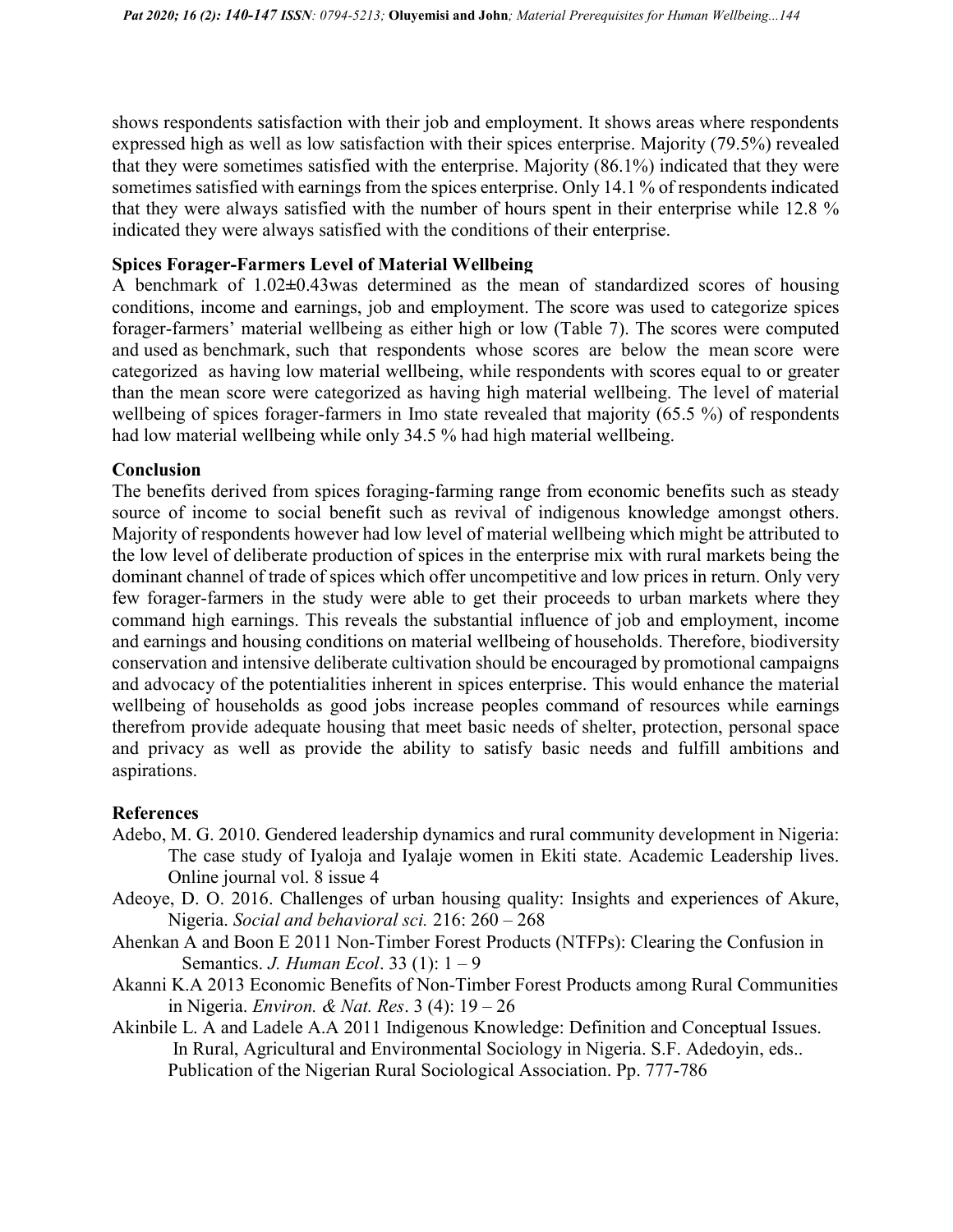- Freeman J 2012 Alternative Adaptive Regimes for Integrating Foraging and Farming Activities. J. Archae. Sci. 39: 3008 – 3017
- Freeman J, Peeples M and AndriesJ.M 2015 Toward a Theory of Non-Linear Transition from Foraging to Farming. J. Anthropol. Archae. 40: 109 - 122
- Gurven M, Rueden C, Massenkoff M, Kaplan H and Ler Vie M 2012 How Universal is the Big Five? Testing the Five-Factor Model of Personality Variation among Forager-Farmers in the Bolivian Amazon. J. Personality&Soc. Psy.doi:10.1037/a0030841
- Guo G, Wen Q and Zhu J 2015. The Impact of Ageing Agricultural Labour Population on Farmland Output: From the Perspective of Farmer Preferences. Mathematical Probs. In Eng. 4:  $1 - 7$
- Ja'afar-Furo M.R, Bello K and Sulaiman a 2011 Assessment of the prospects of value-addition among small-scale rural enterprises in Nigeria: Evidence from North-Eastern Adamawa state. *J. Devt. & Econs.* 3 (3): 144 – 149

Kamwi J. M, Chirva P. W. C, Graz F.P, Manda S. O.M, Mosimane A.W and Katsch C 2018. Livelihood activities and skills in rural areasof the Zambezi region, Namibia-Implications for policy and poverty reduction. Afri. J. Food Agric. Nutr. Dev. 18 (1) 13074 – 13094

- Mabhaudi, T., O'Reilly, P., Walkers, S. and Mwate, S. 2016. Opportunities for underutilized crops in Southern Africa's post- 2015 Development Agenda. Sustainability 8, 302:doi:10.3390/su8040302
- Magesa M.M, Kisangiri M and Jesuk O.K 2014 Access to Agricultural Market Information by Rural Farmers in Tanzania. Int'l J. Infor. & Comm. Tech. Res. 4 (7): 264 – 273
- McGillivray M 2007 Human Wellbeing: Issues, Concepts and Measures. In Mark McGillivray, eds. Human Wellbeing: Concept and Measurement. Basingtoke, UK: Palgrave MacMillan OECD 2011 Compedium of OECD Wellbeing Indicators. OECD Better Life Initiatives
- Oladeji J. O and Oyesola O.B 2011 Use of information and communication technologies among private agricultural organization workers in Oyo state, Nigeria. J. of Agric.and Food Information, 12: 258 – 269.
- Sadiq M. S, Kolo M.D and Akerele F.O 2015Determinants of credit constraints of farming households
- participating in National Special Programme for Food Security (NSPFS) in Niger State, Nigeria. Global J. of Agric. Econs& Econometrics 3(1): 114 - 120
- Sirgy M.J 2018 The Psychology of Material Wellbeing. Appl. Res. In Qual. of Life 13: 273 -301 Streimikiene D. 2015 Quality of Life and Housing. Int'l J. Infor. & Edu. Tech. 5 (2): 140 - 145 Svizzero S 2016 Foraging Wild Resources and Sustainable Economic Development. J. Econs. &

Pub. Finance 2 (1): 132 – 154

Weinberger, K. and Lumpkin, T.A. 2007. Diversification into horticulture and poverty: A Research Agenda. The World Vegetable Center, AVRDC. Taiwan: Publisher, Elsiever Ltd.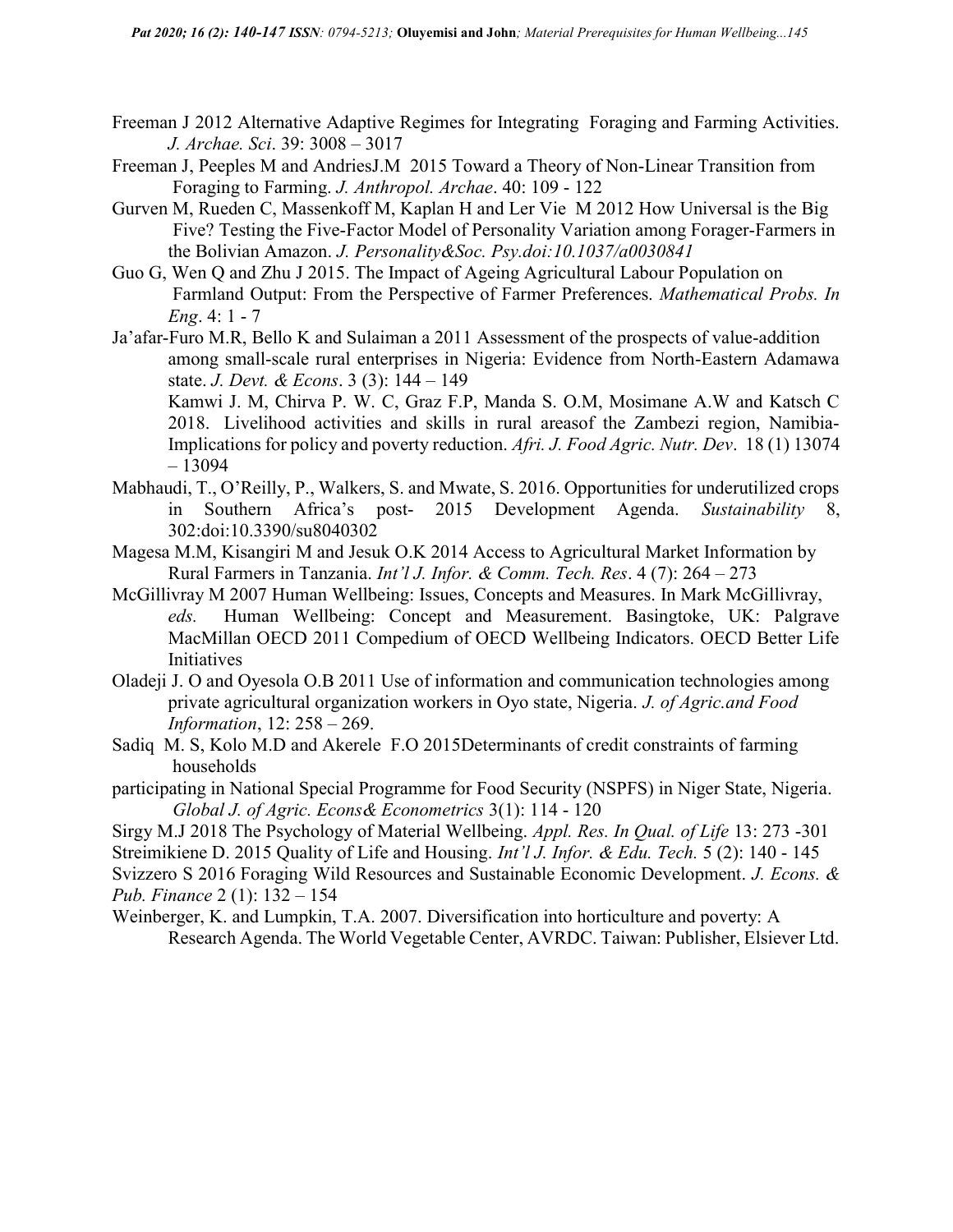| Variable               | Category              | Percent |
|------------------------|-----------------------|---------|
| Age                    | 30 & below            | 2.6     |
| $Mean=47.9\pm10.8$     | $31 - 40$             | 26.9    |
|                        | $41 - 50$             | 29.5    |
|                        | $51 - 60$             | 41.0    |
| <b>Sex</b>             | Male                  | 51.3    |
|                        | Female                | 48.7    |
| <b>Marital status</b>  | Single                | 17.9    |
|                        | Married               | 59.0    |
|                        | Widowed               | 23.1    |
| <b>Edu.</b> Attainment | No formal Edu.        | 21.8    |
|                        | Primary Edu.          | 44.9    |
|                        | Secondary Edu.        | 29.5    |
|                        | <b>Adult Literacy</b> | 1.2     |
|                        | Voc. Edu.             | 2.6     |
| <b>Household size</b>  | $1 - 5$               | 43.2    |
| $Mean = 9.2 \pm 5.4$   | $6 - 10$              | 56.8    |
| Social Network*        | Religious group       | 84.4    |
|                        | Coop. society         | 61.8    |
|                        | Age grade             | 55.0    |
|                        | Women group           | 44.3    |
|                        | Town Devt. Union      | 41.5    |

| Table 1: Personal profile of spices forager-farmers |  |  |
|-----------------------------------------------------|--|--|
|                                                     |  |  |

# Source: Field survey, 2016 \*Multiple response

| <b>Variable</b>                               | Category            | Percent |
|-----------------------------------------------|---------------------|---------|
| Spices gathered and cultivated*               | Alligator pepper    | 88.7    |
|                                               | Black pepper        | 86.5    |
|                                               | Ethiopian pepper    | 85.8    |
|                                               | African nutmeg      | 69.0    |
| <b>Source of labour</b>                       | Family              | 68.5    |
|                                               | Self                | 24.1    |
|                                               | Hired               | 7.4     |
| <b>Marketing channels</b>                     | Rural market        | 50.2    |
|                                               | Farm gate           | 28.5    |
|                                               | Road side           | 9.8     |
|                                               | Family/Friends      | 8.2     |
|                                               | Urban market        | 3.3     |
| gathering<br>Income<br>&<br>from<br>producing | < 99,000            | 70.5    |
|                                               | $100,000 - 499,000$ | 29.5    |

|  |  |  | Table 2: Enterprise Characteristics of spices forager-farmers |  |  |  |
|--|--|--|---------------------------------------------------------------|--|--|--|
|--|--|--|---------------------------------------------------------------|--|--|--|

Source: Field survey, 2016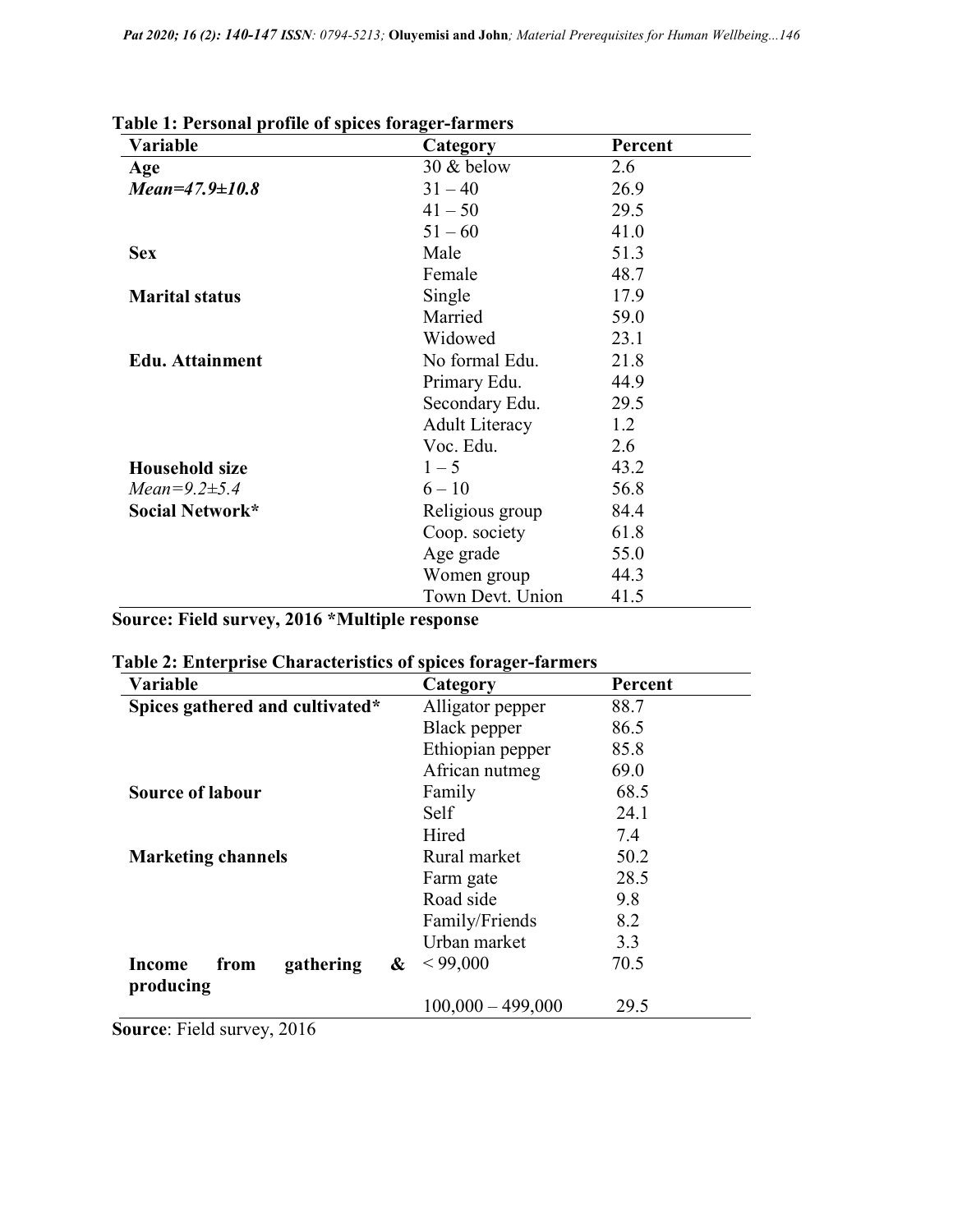|           | Table 9. Distribution of benefits uctived from spice foraging-rarming in thio state (in |      |                  |  |  |  |
|-----------|-----------------------------------------------------------------------------------------|------|------------------|--|--|--|
|           | <b>Benefits derived</b>                                                                 | Mean | Rank             |  |  |  |
|           | Income source                                                                           | 2.30 | 1 <sup>st</sup>  |  |  |  |
|           | Short production cycles/guaranteed multiple harvests                                    | 2.25 | 2 <sub>nd</sub>  |  |  |  |
| 3         | Significant contribution to household sustenance                                        | 2.22 | 3rd              |  |  |  |
| 4         | Ability to grow in marginal/harsh conditions                                            | 2.06 | 4 <sup>th</sup>  |  |  |  |
| 5         | Disease prevention in humans                                                            | 1.94 | 5 <sup>th</sup>  |  |  |  |
| 6         | Revival of indigenous knowledge                                                         | 1.92 | 6 <sup>th</sup>  |  |  |  |
|           | Value addition presents source of<br>employment                                         | 1.81 | 7th              |  |  |  |
|           | opportunity                                                                             |      |                  |  |  |  |
| 8         | Enhanced social participation in communal activities                                    | 1.45 | 8 <sup>th</sup>  |  |  |  |
| 9         | Available healthcare resource                                                           | 1.39 | <b>9th</b>       |  |  |  |
| <b>10</b> | Ability to resist disease/pest infestation                                              | 1.04 | $10^{\text{th}}$ |  |  |  |
| $\sim$    | $\bullet \bullet \bullet \bullet$                                                       |      |                  |  |  |  |

## Table 3: Distribution of benefits derived from spice foraging-farming in Imo state (n=78)

Source: Field survey, 2016

| <b>Indicators</b>                        |                                        | Percent | Mean            |
|------------------------------------------|----------------------------------------|---------|-----------------|
| Unit type                                | Bedroom flat                           | 21.2    | $1.48 \pm 0.62$ |
|                                          | Self-contained                         | 10.3    |                 |
|                                          | Face-to-face                           | 68.5    |                 |
| <b>Space</b>                             | Bedroom to self                        | 24.8    | $1.72 \pm 0.78$ |
|                                          | Bedroom shared with one person         | 23.1    |                 |
|                                          | Bedroom shared with more than 1 person | 52.1    |                 |
| Roof type                                | Aluminum                               | 85.9    | $1.89 \pm 0.31$ |
|                                          | Thatch                                 | 14.1    |                 |
| <b>Wall type</b>                         | <b>Brick</b>                           | 85.9    | $2.62 \pm 0.53$ |
|                                          | Mud                                    | 10.3    |                 |
|                                          | Thatch                                 | 3.8     |                 |
| <b>Floor type</b>                        | Tile                                   | 17.9    | $1.88 \pm 0.68$ |
|                                          | Cement                                 | 67.9    |                 |
|                                          | Mud                                    | 14.1    |                 |
| <b>Source</b><br>of<br>drinking<br>water | Tap water                              | 15.4    | $3.38 \pm 1.09$ |
|                                          | Borehole                               | 71.8    |                 |
|                                          | Well with pump                         | 1.3     |                 |
|                                          | Well                                   | 1.3     |                 |
|                                          | River/stream                           | 10.3    |                 |
| <b>Toilet facility</b>                   | Water system                           | 30.0    | $0.98 \pm 0.78$ |
|                                          | Pit latrine                            | 68.7    |                 |
|                                          | No toilet                              | 1.3     |                 |

Table 4: Housing Condition of spices Forager-farmers in Imo state

Source: Field survey, 2016

### Table 5: Income and Earnings of Spices Forager-farmers

| <b>Income &amp; Earnings</b> | <b>Never</b> | <b>Sometimes Always</b> |      | Mean            |
|------------------------------|--------------|-------------------------|------|-----------------|
| Sufficient to pay house rent | 26.9         | 59.0                    | 24.1 | $0.96 \pm 0.72$ |
| Sufficient for food supplies | 6.4          | 56.4                    | 37.2 | $1.22 \pm 0.60$ |